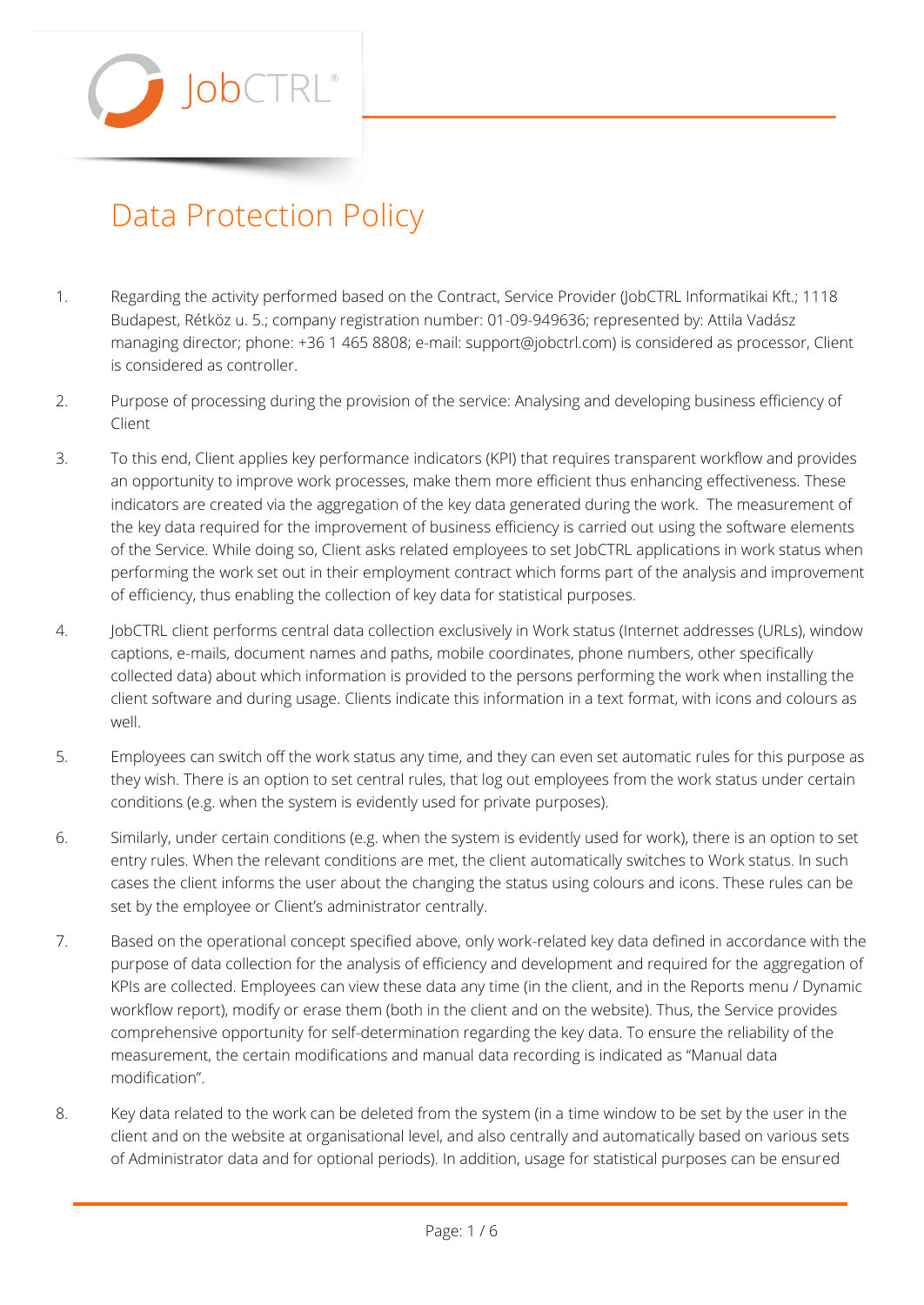without personalization via depersonalization (by rewriting the name and e-mail address of the user).

- 9. Service Provider provides all necessary assistance to Client to ensure the minimum amount of key data required for Client's business purposes and provide the most efficient analysis (data minimisation). When launching the system, the default setting is the data collection specified in the Contract.
- 10. Service Provider makes every effort to comply with the highest professional and legislative requirements. Accordingly, the ISO27001 certification is maintained and Service Provider submits to the relevant professional audits on a yearly basis.
- 11. Service Provider is entitled and obliged to store and process the work data of the Users included in the database according to the instructions of the Client.
- 12. Service Provider undertakes not to use the data collected for purposes other than the one specified above. Service Provider may not create a copy of such data in any way except for the backup copy required for normal operation of the Service.
- 13. Service Provider undertakes not to disclose the data acquired during the performance of the Contract to any third party.

Annexes:

Annex No. 1 Relevant context of processing In accordance with the requirements of Article 13 of the GDPR

30 April 2020

Attila Vadász JobCTRL Informatikai Kft.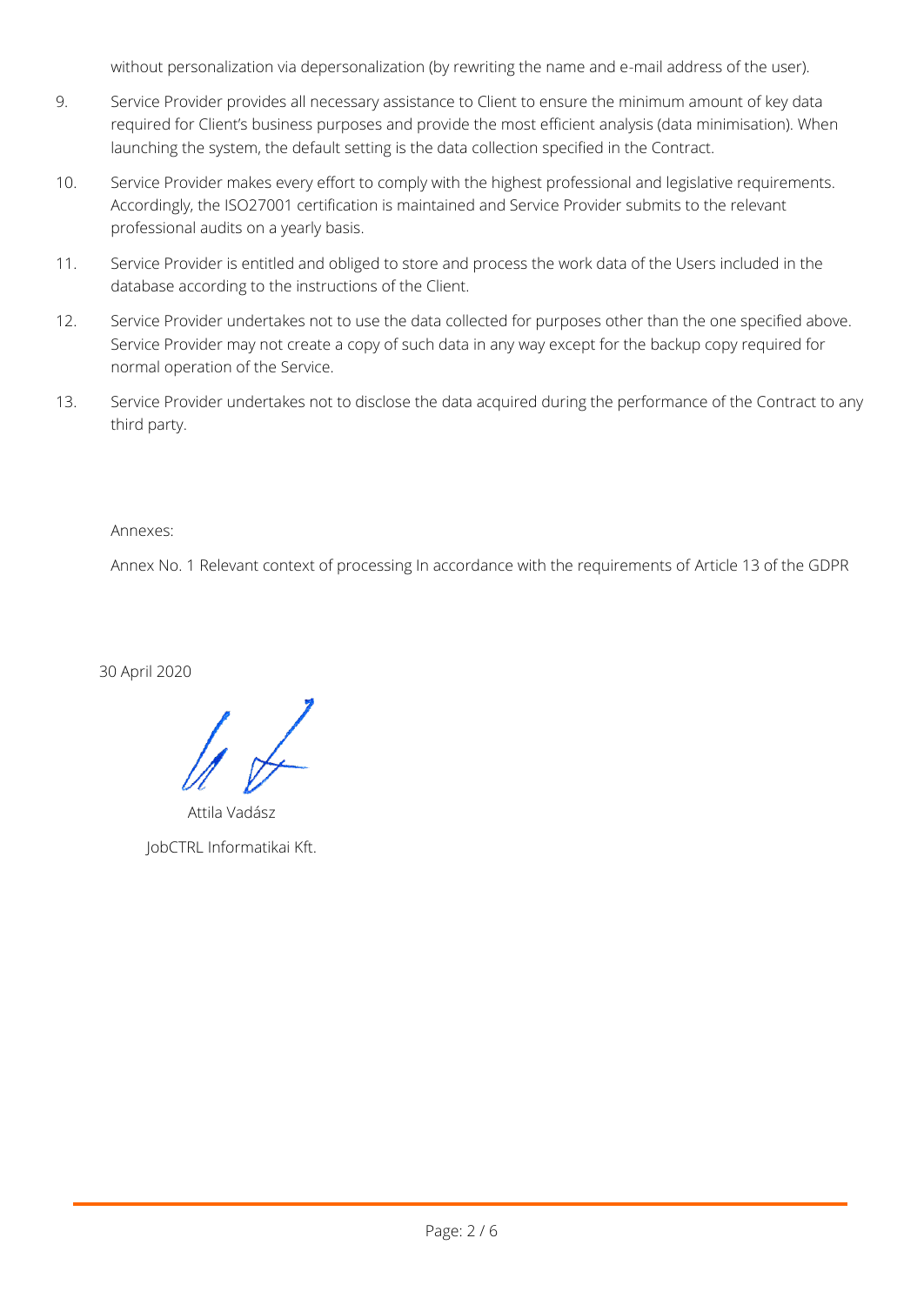We draw the attention of controllers to the need to define more precisely each processing circumstance, such as:

If the controller has appointed a data protection officer, they shall also indicate their contact information in the Privacy Policy.

If the controller specifies the purpose of the processing, then obviously the information must be reflected in the Privacy Policy.

If the controller defines more clearly the legitimate interest in using the JC360 service, then this should be included in the Privacy Policy.

If the controller uses the JC360 to decide which measurements to set, they are aware of what personal data is covered by the processing and needs to adjust the scope of the data to suit their actual practice.

The duration of processing should also be specified by the controller , the general wording (what is the default setting) does not give a clear answer as to how long the data will actually be stored.

| Name of controller:                                           | Client as controller                                                                                                                                                                                                                                                      |
|---------------------------------------------------------------|---------------------------------------------------------------------------------------------------------------------------------------------------------------------------------------------------------------------------------------------------------------------------|
| Contact details of the<br>data protection<br>officer, if any: | Contact persons appointed by Client                                                                                                                                                                                                                                       |
| Purpose of<br>processing:                                     | The purpose of processing is to improve organizational efficiency.                                                                                                                                                                                                        |
|                                                               | Data management is only and exclusively related to the business data generated during<br>the work.                                                                                                                                                                        |
| Legal basis for<br>processing:                                | The legal basis for processing is Article 6 (1) (f) of the GDPR, the legitimate interest of the<br>employer.                                                                                                                                                              |
| Scope of data<br>processed:                                   | Data collection related to JC360 service IT support is performed only in an on and off state.                                                                                                                                                                             |
|                                                               | Data collection related to JC360 service IT support can be controlled (enabled / disabled)<br>at an organizational / group / employee level. The following list describes the full set of<br>options that may be different (less) from the custom organizational setting. |
|                                                               | The JC360 PC Client can record the following data in working (green) state:                                                                                                                                                                                               |
|                                                               | Job task selected in JC360 ("Job" by default, but this can be expanded and changed<br>with rules, eg change to "SAP use" task in SAP.exe)                                                                                                                                 |
|                                                               | The name of the active application (eg explorer.exe) and address bar                                                                                                                                                                                                      |
|                                                               | The value of the URL field Uin the active window of supported browsers (Internet<br>Explorer, Chrome, Mozilla Firefox)                                                                                                                                                    |
|                                                               | In the supported mail client (Outlook, corporate Gmail, Lotus Notes), the From, Email,<br>Subject, fields                                                                                                                                                                 |
|                                                               | For supported office applications (Microsoft Office, Acrobat Reader), name and path of<br>the opened document                                                                                                                                                             |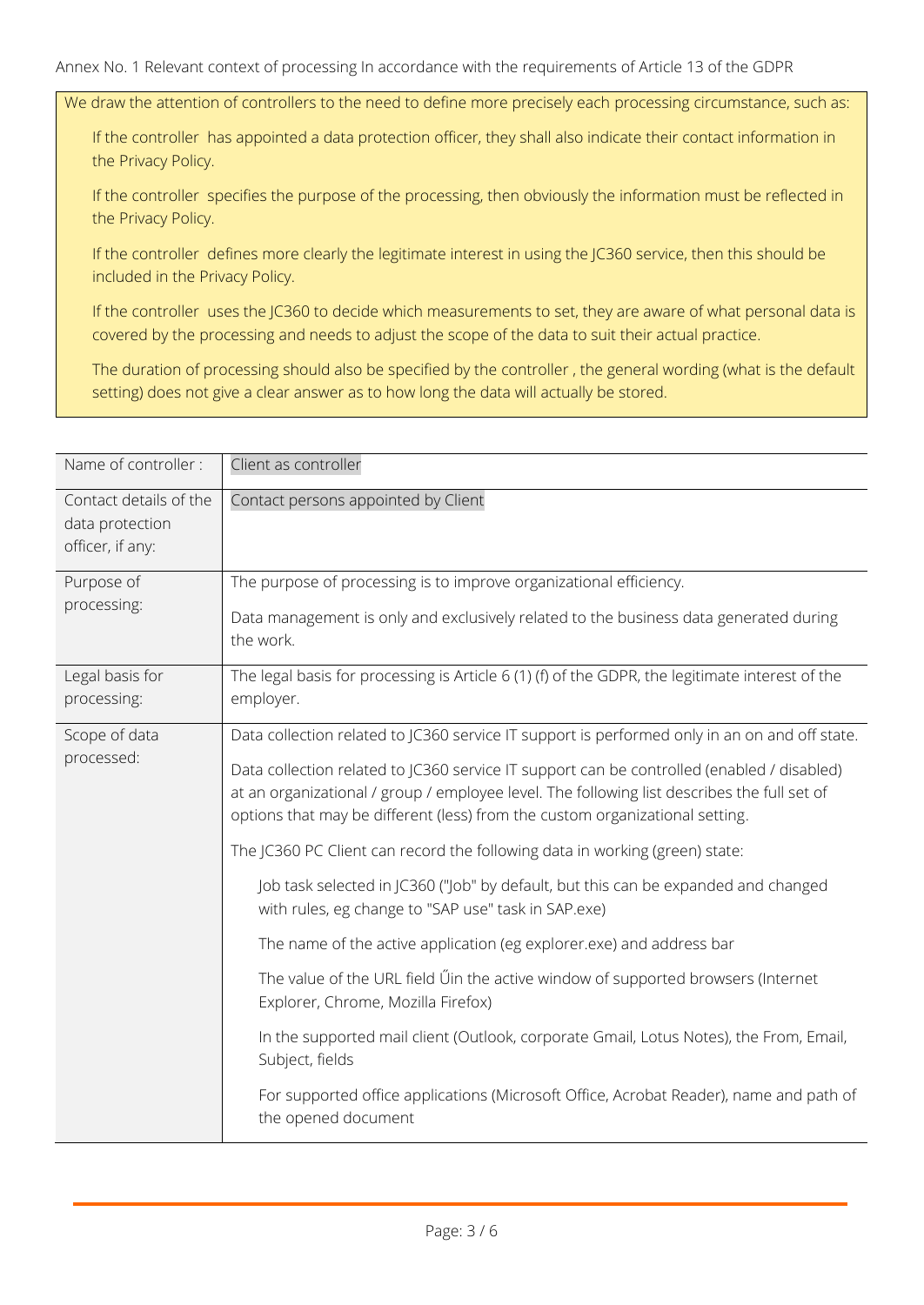|                                           | Computer Usage Intensity Indicator (number of mouse and key activity per minute<br>based on real activity)                                                                                                                                                                                                     |
|-------------------------------------------|----------------------------------------------------------------------------------------------------------------------------------------------------------------------------------------------------------------------------------------------------------------------------------------------------------------|
|                                           | 30 second sampling of on-screen app images (blurry levels: good / medium / bad /<br>censored) - off by default                                                                                                                                                                                                 |
|                                           | Individual processing points (eg contract ID, customer ID) if required by the controller                                                                                                                                                                                                                       |
|                                           | The JC360 Mobile Client can record the following data in working (green) state:                                                                                                                                                                                                                                |
|                                           | Job task selected in the JC360 mobile application ("Job" by default, but this can be<br>expanded and changed with rules, eg change to "Mail" task in email application)                                                                                                                                        |
|                                           | GPS positions                                                                                                                                                                                                                                                                                                  |
|                                           | Non-private phone numbers (caller / called) and call duration                                                                                                                                                                                                                                                  |
|                                           | Name of active applications                                                                                                                                                                                                                                                                                    |
|                                           | Photos taken manually with the mobile device from the JC360 mobile app with<br>attached notes.                                                                                                                                                                                                                 |
|                                           | Note that can be freely edited or selected from a predefined hierarchical structure,                                                                                                                                                                                                                           |
|                                           | Individual processing points if required by the controller (eg POI name is stored for<br>GPS based POI determination)                                                                                                                                                                                          |
| Profiling:                                | Pursuant to Article 13 (2) (f) of the GDPR, the logic of profiling and its impact on the<br>employee should also be addressed in the Privacy Policy.                                                                                                                                                           |
|                                           | The description in the previous section of the Privacy Policy, under the topic of managed<br>data, also properly illustrates the logic of profiling. Adding to this is that subjects have<br>access to the data processed by the JC360 service, giving them a better understanding of<br>how processing works. |
|                                           | The JC360 service has no direct consequence / impact on employment, nor may it directly<br>place the employee at a disadvantage due to JC360 data and analysis.                                                                                                                                                |
|                                           | However, the data and results measured by the JC360 and visible to the employee may be<br>part of the employer's evaluation process and may be used in it, but this is described by<br>the employer in other policies / description of procedures.                                                             |
| Duration of data<br>management:           | Collected data is stored by default in the system for 3 years, but can be individually<br>configured at the organizational / group / employee level (in days). The storage period is<br>calculated from the moment of collection, after that, the data is permanently deleted.                                 |
| Information on the<br>use of a processor: | Information of the processor used by the controller:                                                                                                                                                                                                                                                           |
|                                           | JobCTRL Informatikai Kft. (1118 Budapest, Rétköz st. 5.; registration number: 01-09-<br>949636; represented by: Attila Vadász director; telephone: +36 1 465 8808; e-mail:<br>support@jobctrl.com)                                                                                                             |
|                                           | In performing data-processing activities, processor designates the following<br>subcontractors as potential contributors:                                                                                                                                                                                      |
|                                           | TcT Hungary Kft. (1118 Budapest, Rétköz utca 5.; registration number: 01-09-937541;<br>represented by: Attila Vadász)                                                                                                                                                                                          |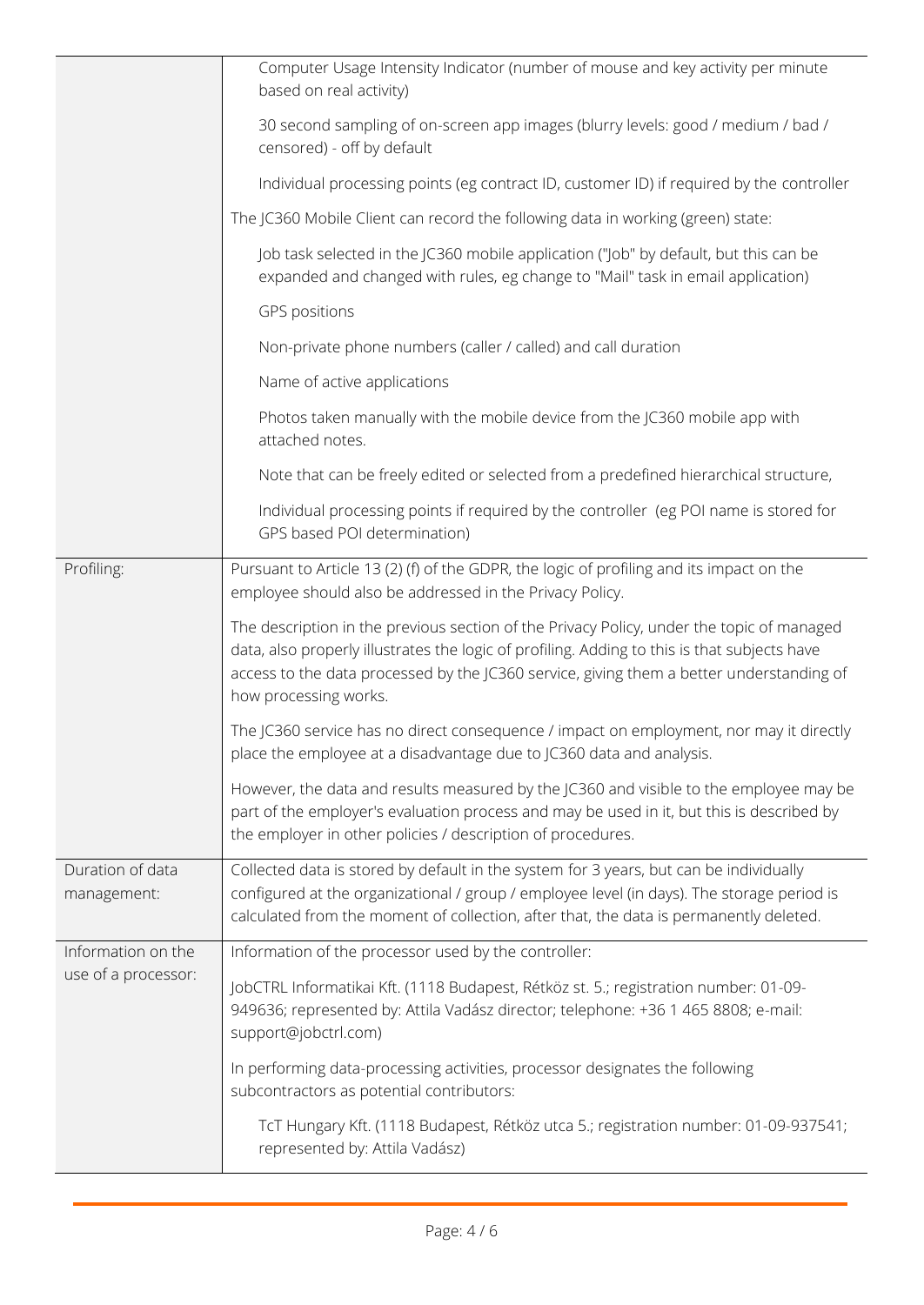|                                                          | INPHONE Kft. (1118 Budapest, Rétköz utca 5.; registration number: 01-09-562494,<br>represented by: Zoltán Baradlai)                                                                                                                                                                                                                                                                                                                                                                                                                                                                                                                                                      |
|----------------------------------------------------------|--------------------------------------------------------------------------------------------------------------------------------------------------------------------------------------------------------------------------------------------------------------------------------------------------------------------------------------------------------------------------------------------------------------------------------------------------------------------------------------------------------------------------------------------------------------------------------------------------------------------------------------------------------------------------|
|                                                          | JobCTRL performs the following personal data activities for the controller:                                                                                                                                                                                                                                                                                                                                                                                                                                                                                                                                                                                              |
|                                                          | configure and fine-tune the system and service according to the objectives of the<br>controller,                                                                                                                                                                                                                                                                                                                                                                                                                                                                                                                                                                         |
|                                                          | understanding and evaluating business processes,                                                                                                                                                                                                                                                                                                                                                                                                                                                                                                                                                                                                                         |
|                                                          | creating, fine-tuning, benchmarking business performance indicators (KPIs),                                                                                                                                                                                                                                                                                                                                                                                                                                                                                                                                                                                              |
|                                                          | preparing individual analyzes, reports, examining differences, if required or claimed.                                                                                                                                                                                                                                                                                                                                                                                                                                                                                                                                                                                   |
| Persons authorized<br>to access the data:                | The collected data is stored in a closed system. Access to the data can be controlled by<br>the controller / Employee / Team Leader / Admin authority and can only be accessed<br>through authorized target reports.                                                                                                                                                                                                                                                                                                                                                                                                                                                     |
|                                                          | Admin controls the admission of target reports, which can be waived by other Admin<br>users. Target reports can be enabled / disabled at the organization / group / employee<br>level.                                                                                                                                                                                                                                                                                                                                                                                                                                                                                   |
|                                                          | The employees can see all data about themselves in the authorized target reports. The<br>team leaders can see the details of themselves and their assigned employees in their<br>authorized target reports. Admin can see everyone's data in their authorized target<br>reports.                                                                                                                                                                                                                                                                                                                                                                                         |
| Information on data<br>security measures:                | The controller and the processor shall treat the stored data in accordance with the<br>highest professional standards.                                                                                                                                                                                                                                                                                                                                                                                                                                                                                                                                                   |
|                                                          | The processor is ISO27001 certified and complies with the relevant sections of the GDPR<br>Regulation.                                                                                                                                                                                                                                                                                                                                                                                                                                                                                                                                                                   |
| Rights and remedies<br>of the subjects of<br>processing: | Subjects may first issue their complaint to their immediate supervisor or the head of the<br>controller.                                                                                                                                                                                                                                                                                                                                                                                                                                                                                                                                                                 |
|                                                          | Supervisor authority: National Authority for Data Protection and Freedom of Information<br>(1125 Budapest, Szilágyi Erzsébet fasor 22/C).                                                                                                                                                                                                                                                                                                                                                                                                                                                                                                                                |
|                                                          | The rights of the subjects are as follows:                                                                                                                                                                                                                                                                                                                                                                                                                                                                                                                                                                                                                               |
|                                                          | Right of access: Based on the GDPR, an employee may request information about<br>processing in connection with them. In this case, the controller (employer) informs<br>the employee about what personal data is processed about them, for what purpose,<br>the duration of the processing, the rights related to processing and the right to file a<br>complaint to National Authority for Data Protection and Freedom of Information. The<br>employee may request a copy of the personal data managed by the controller. In<br>addition, it is worth noting here that the employee is able to see the data collected by<br>the JC360 service within their own account. |
|                                                          | Right to Rectification: Although the employee may modify the data collected by the<br>JC360 service within the specified limits, the GDPR provides the opportunity for the<br>employee to request the controller to modify any personal data.                                                                                                                                                                                                                                                                                                                                                                                                                            |